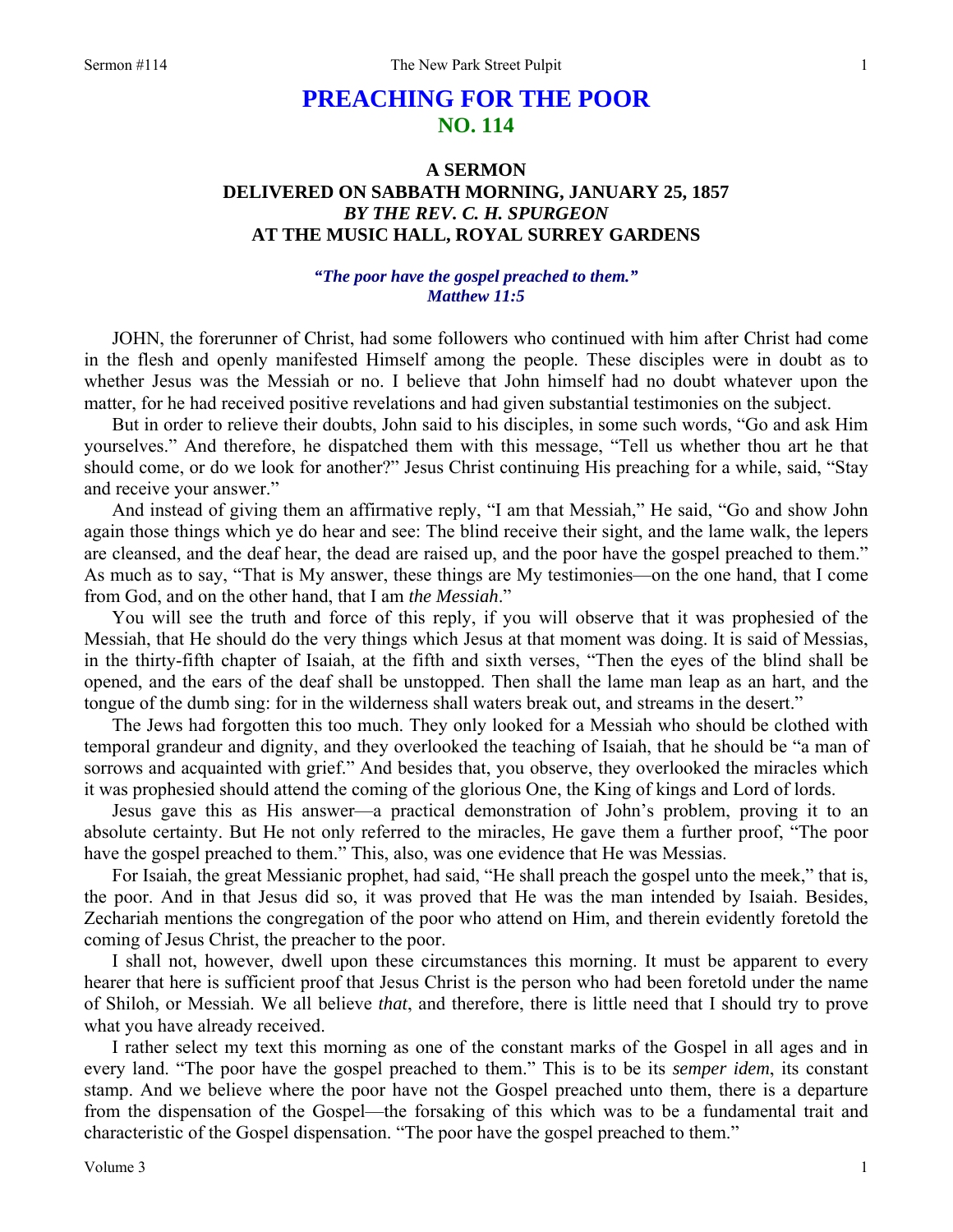I find that these words will bear three translations, I shall, therefore, have three heads, which shall be composed of three translations of the text. The first is that of *the authorized version*, "The poor have the gospel preached to them." It is also Tyndal's version. The second is *the version of Cranmer and the version of Geneva*, which is the best, "The poor are evangelized," that is to say, they not only hear the Gospel, but they are influenced by it—the poor receive it.

The last is a translation of *some eminent writers*, and above all, of *Wycliffe*, which amused me when I read it, although I believe it to be as correct as any of the others. Wycliffe translates it, "pore men ben taken to prechynge of the Gospel." The verb may be equally well-translated in the active as in the passive sense, "The poor have taken to the preaching of the Gospel." That is to be one of the marks of the Gospel dispensation in all times.

**I.** First, then, THE AUTHORIZED VERSION, "The poor have the gospel preached to them."

It was so in Christ's day. It is to be so with Christ's Gospel to the end of time. Almost every impostor who has come into the world has aimed principally at the rich, and the mighty, and the respectable—very few impostors have found it to be worth their while to make it prominent in their preaching that they preach to the poor.

They went before princes to promulgate their doctrines. They sought the halls of nobles where they might expatiate upon their pretended revelations. Few of them thought it worth their while to address themselves to those who have been most wickedly called, "the swinish multitude," and to speak to them the glorious things of the Gospel of Christ.

But it is one delightful mark of Christ's dispensation, that He aims first at the poor. "The poor have the gospel preached to them." It was wise of Him to do so. If we would fire a building, it is best to light it at the basement—so our Savior—when He would save a world and convert men of all classes and all ranks, begins at the lowest rank that the fire may burn upwards, knowing right well that what was received by the poor will ultimately, by His grace, be received by the rich also.

Nevertheless, He chose this to be given to His disciples and to be the mark of His Gospel, "The poor have the gospel preached to them." Now, I have some things to say this morning, which I think are absolutely necessary, if the poor are to have the Gospel preached unto them.

In the first place, let me say that *the Gospel must be preached where the poor can come and hear it*. How can the poor have the Gospel preached to them, if they cannot come and listen to it? And yet how many of our places of worship are there into which they cannot come and into which, if they could come, they would only come as inferior creatures?

They may sit in the back seats, but are not to be known and recognized as anything like other people. Hence the absolute necessity of having places of worship large enough to accommodate the multitude, and hence, moreover, the obligation to go out into the highways and hedges. If the poor are to have the Gospel preached unto them, then we must take it where they can get it.

If I wanted to preach to English people, it would be of no use for me to go and stand on one of the peaks of the Himalayas and begin preaching—they could not hear me there. And it is of little avail to build a gorgeous structure for a fashionable congregation and then to think of preaching to the poor. They cannot come any more than the Afrikaans can make their journey from Africa and listen to me here. I would not expect them to come to such a place, nor will they willingly enter it.

The Gospel should be preached, then, where the poor will come. And if they will not come after it, then let it be taken to them. We should have places where there is accommodation for them, and where they are regarded and respected as much as any other rank and condition of men. It is with this view alone that we have labored earnestly to be the means of building a large place of worship, because I feel that although the bulk of my congregation in New Park Street chapel are poor, yet there are many poor who can by no possibility enter the doors, because we cannot find room for the multitudes to be received.

You ask me why I do not preach in the street. I reply, I would do so, and am constantly doing so in every place except London, but here I cannot do it, since it would amount to an absolute breach of the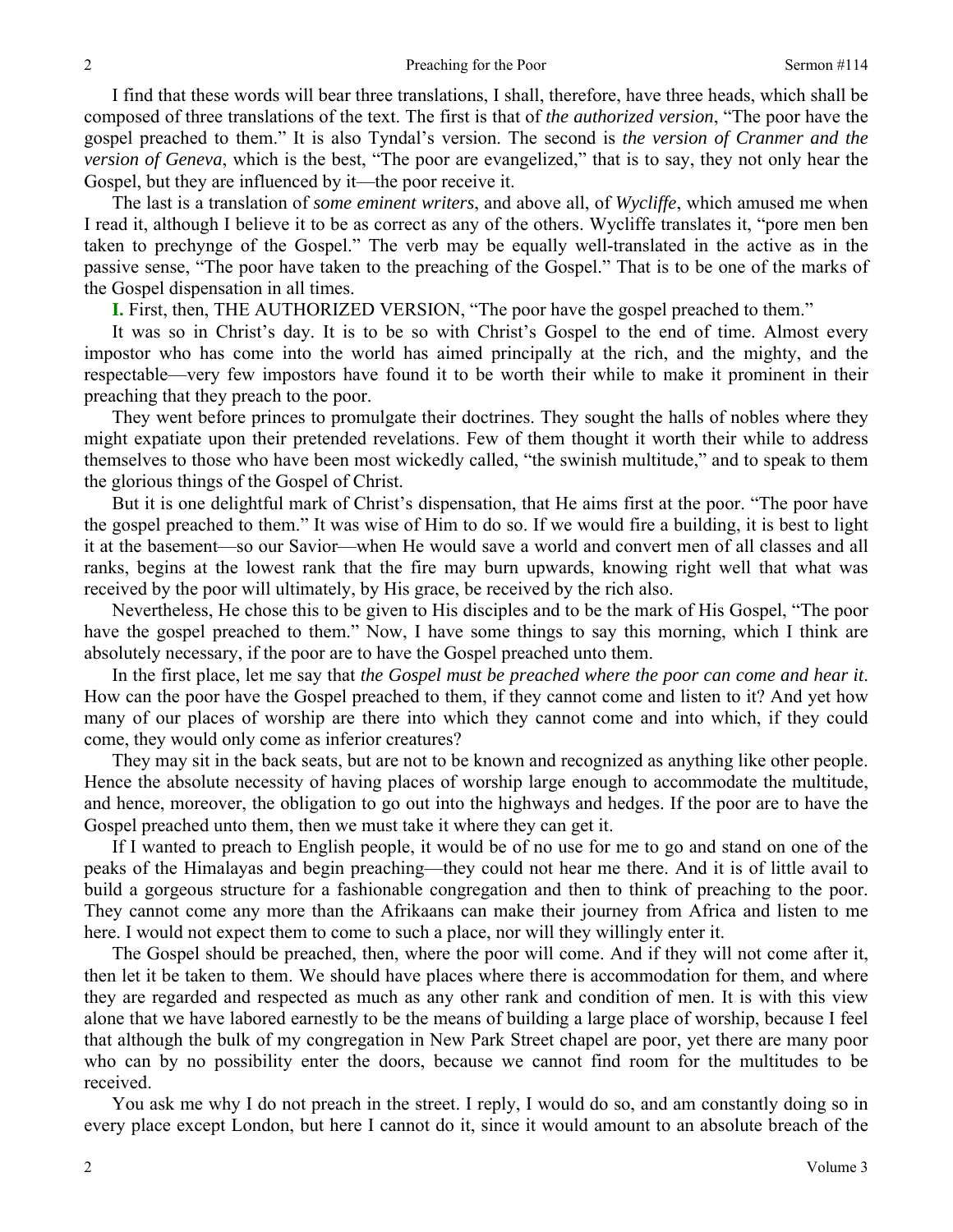#### Sermon #114 Preaching for the Poor

peace—it being impossible to conceive what a multitude of people must necessarily be assembled. I trembled when I saw twelve thousand on the last occasion I preached in the open air, and therefore, I have thought it best, for the present at least, to desist, until happily there shall be fewer to follow me.

Otherwise my heart is in the open air movement. I practice it everywhere else and I pray God to give to our ministers zeal and earnestness, that they may take the Gospel into the streets, highways and byways, and compel the people to come in, that the house may be filled. Oh that God would give us this characteristic mark of His precious grace—that the poor might have the Gospel preached unto them!

"But" you reply, "there are plenty of churches and chapels to which they might come." I answer, yes, but that is only one half of the matter. *The Gospel must be preached attractively* before the poor will have the Gospel preached unto them. Why, there is no attraction in the Gospel to the great mass of our race, as it is currently preached. I confess that when I have a violent headache and cannot sleep, I could almost wish for some droning minister to preach to me. I feel certain I could go to sleep then, for I have heard some under the soporific influence of whose eloquence I could most comfortably snore.

But it is not at all likely that the poor will ever go to hear such preachers as these. If they are preached to in fine terms—in grandiloquent language which they cannot lay hold of—the poor will not have the Gospel preached to them, for they will not *go* to hear it. They must have something attractive to them. We must preach as Christ did. We must tell anecdotes and stories and parables as He did. We must come down and make the Gospel attractive.

The reason why the old Puritan preachers could get congregations was this—they did not give their hearers dry theology. They illustrated it. They had an anecdote from this and a quaint passage from that classic author. Here a verse of poetry. Here and there even a quip or pun—a thing which nowadays is a sin above all sins, but which was constantly committed by these preachers, whom I have ever esteemed as the patterns of pulpit eloquence.

Christ Jesus was an attractive preacher. He sought above all means to set the pearl in a frame of gold, that it might attract the attention of the people. He was not willing to place Himself in a parish church and preach to a large congregation of thirteen and a half, like our good brothers in the city, but would preach in such a style that people felt they must go to hear Him.

Some of them gnashed their teeth in rage and left His presence in wrath, but the multitudes still thronged to Him to hear and to be healed. It was no dull work to hear this King of preachers—He was too much in earnest to be dull and too humane to be incomprehensible. I believe that until this is imitated, the poor will not have the Gospel preached to them.

There must be an interesting style adopted to bring the people to hear. But if we adopt such a style, they will call us clownish, vulgar, and so on. Blessed be God, we have long learnt that vulgarity is a very different thing from what some men suppose. We have been so taught that we are willing to be even clowns for Christ's sake, and so long as we are seeing souls saved we are not likely to alter our course.

During this last week I have seen, I believe, a score of persons who have been in the lowest ranks, the very meanest of sinners, the greatest of transgressors, who have, through preaching in this place, been restored and reclaimed. Do you think then that I shall shear my locks to please the Philistine? Oh no. By the grace of God, Samson knows where his strength lies and is not likely to do that to please any man or any set of men. Preaching must reach the popular ear. And to get at the people, it must be interesting to them, and by the grace of God we hope it shall be.

But in the next place, if the poor are to have the Gospel preached unto them, *it must be preached simply*. It is a waste of time to preach Latin to you, is it not? To the multitude of people it is of no use delivering a discourse in Greek. Possibly five or six of the assembly might be mightily edified and go away delighted. But what of that? The mass would retire unedified and uninstructed.

You talk about the education of the people, don't you, and about the vast extent of English refinement? For the most part it is a dream. Ignorance is not buried yet. The language of one class of Englishmen is a dead language to another class, and many a word which is very plain to many of us, is as hard and difficult a word to the multitude as if it had been culled out of Hindustani or Bengali.

3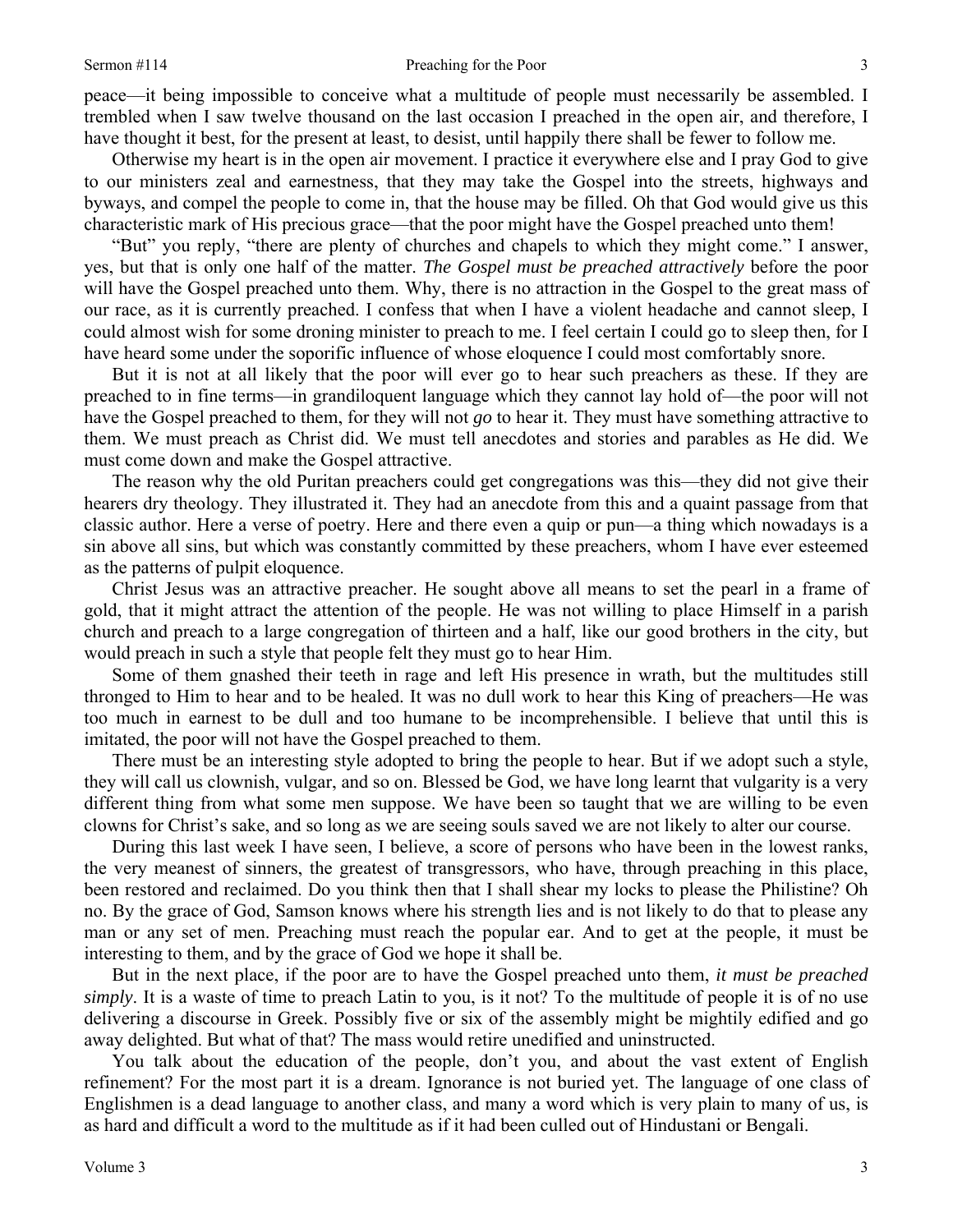There are multitudes who cannot understand words composed of Latin, but must have the truth told them in round homely Saxon, if it is to reach their hearts. There is my friend the Reverend So and so, Doctor of divinity. He is a great student, and whenever he finds a hard word in his books, he tells it next Sunday to his congregation. He has a little intellectual circle, who think his preaching must be good, because they cannot understand it, and who think it proven that he must be an intelligent man because all the pews are empty.

They believe he must be a very useful member of society. In fact, they compare him to Luther and think he is a second Paul, because nobody will listen to him, seeing it is impossible to understand him. Well, we conceive of that good man that he may have a work to do, but we do not know what it is.

There is another friend of ours, Mr. Cloudyton, who always preaches in such a style that if you should try to dissect the sermon for a week afterwards, you could by no possibility tell what he meant. If you could look at things from his point of view you might possibly discover something. But it does appear by his preaching as if he himself had lost his way in a fog and were scattering a whole mass of mist about him everywhere.

I suppose he goes so deep down into the subject that he stirs the mud at the bottom and he cannot find his way up again. There are some such preachers whom you cannot possibly understand. Now, we say and say very boldly too, that while such preaching may be esteemed by some people to be good, we have no faith in it at all. If ever the world is to be reclaimed, and if sinners are to be saved, we can see no likelihood in the world of its being done by such means.

We think the Word must be understood before it can really penetrate the conscience and the heart. And we would always be preaching such as men can understand, otherwise the poor will not "have the gospel preached to them." Why did John Bunyan become the apostle of Bedfordshire, and Huntingdonshire, and round about? It was because John Bunyan, while he had a surpassing genius, would not condescend to cull his language from the garden of flowers, but he went into the hayfield and the meadow, and plucked up his language by the roots, and spoke out in words that the people used in their cottages.

Why is it that God has blessed other men to the stirring of the people, to the bringing about of spiritual revivals, to the renewal of the power of godliness? We believe it has always been owing to this—under God's Spirit—that they have adopted the phraseology of the people and have not been ashamed to be despised because they talked as common people did.

But now we have something to say more important than this. We may preach, very simply too, and very attractively, and yet it may not be true that "the poor have the gospel preached to them," for the poor may have something else preached to them beside the Gospel. It is, then, highly important that we should each of us ask what the Gospel is, and that when we think we know it, we should not be ashamed to say, "This is the Gospel and I will preach it boldly, though all men should deny it."

Oh! I fear that there is such a thing as preaching another Gospel "which is not another, but there are some that trouble us". There is such a thing as preaching science and philosophy attractively, but not preaching the Gospel. Mark, it is not preaching, but it is preaching the Gospel that is the mark of Christ's dispensation and of His truth.

Let us take care to preach fully the depravity of man, let us dwell thoroughly upon his lost and ruined estate under the law, and his restoration under the Gospel. Let us preach of these three things, for as a good brother said, "The Gospel lies in three things, the Word of God only, the blood of Christ only, and the Holy Spirit only."

These three things make up the Gospel. "The Bible, the Bible alone the religion of Protestants. The blood of Christ the only salvation from sin, the only means of the pardon of our guilt, and the Holy Spirit, the only regenerator, the only converting power that will alone work in us to will and to do of His good pleasure." Without these three things there is no Gospel.

Let us take heed, then, for it is a serious matter, that when the people listen to us, it is *the Gospel* that we preach, or else we may be as guilty as was Nero, the tyrant, who, when Rome was starving, sent his

4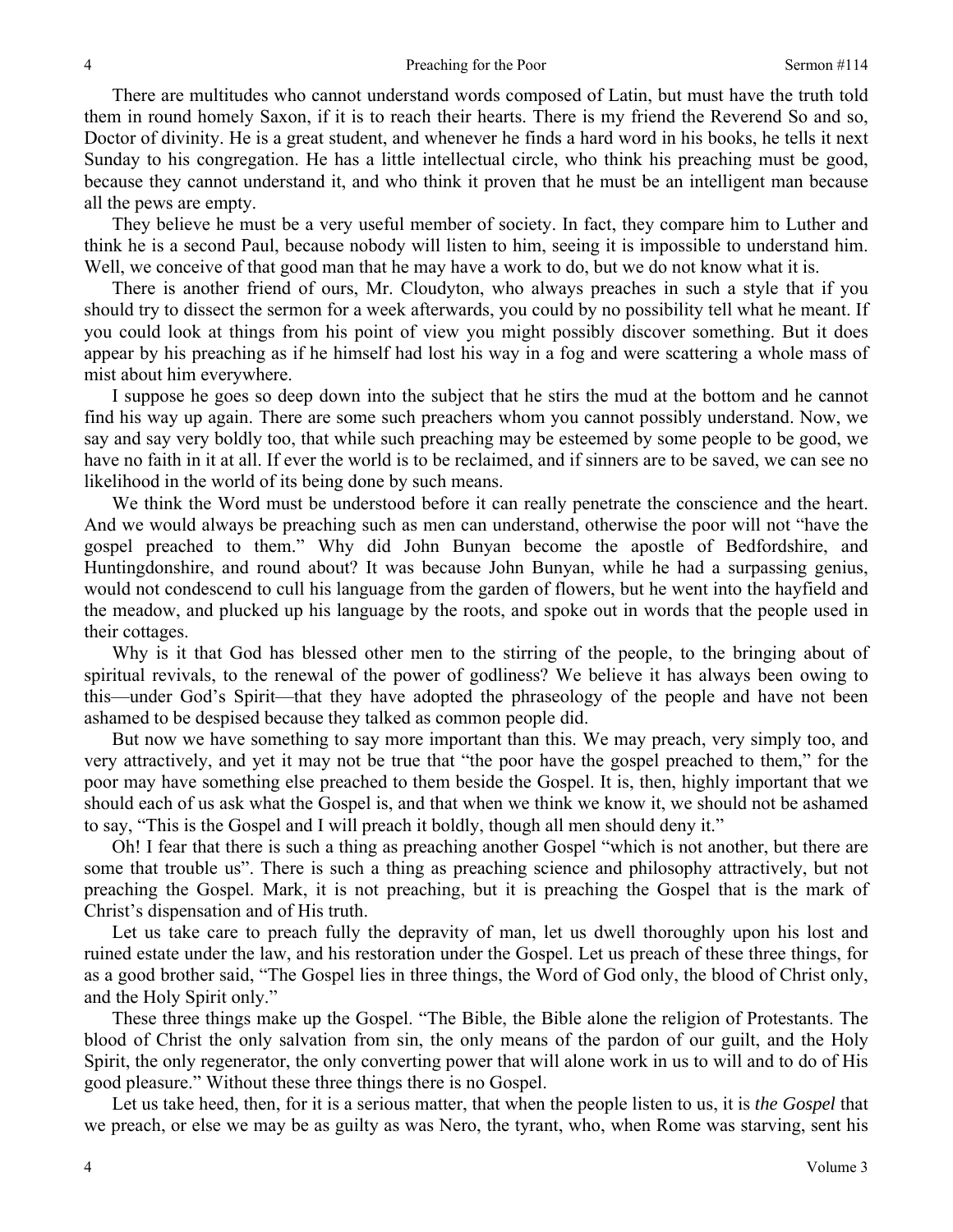ships to Alexandria, where there was corn in plenty, not for wheat, but for sand to scatter in the arena for his gladiators.

Ah! there be some who seem to do so—scattering the floor of their sanctuary—not with the good corn of the kingdom, upon which the souls of God's people may feed and grow thereby, but with sand of controversy, sand of logic—which no child of God can ever receive to his soul's profit. "The poor have the gospel preached to them." Let us take heed that it is the Gospel.

Hear then, you chief of sinners, the voice of Jesus, "This is a faithful saying, and worthy of all acceptation, that Christ Jesus came into the world to save sinners; of whom I am chief." "Him that cometh to me I will in no wise cast out." "Whosoever believeth and is baptized, shall be saved." "For the Son of man is come to seek and to save that which was lost."

And just one more hint on this point, namely this—it must be said of us, if we would keep true to Christ's rule and apostolic practice, that "the poor have the gospel *preached* to them." In these days there is a growing hatred of the pulpit. The pulpit has maintained its ground many a year, but partially by its becoming inefficient, it is losing its high position. Through a timid abuse of it, instead of a strong stiff use of the pulpit, the world has come to despise it.

And now most certainly we are not a priest-ridden people one-half as much as we are a press-ridden people. By the press we are ridden indeed. Dispatches, Journals, Gazettes, and Magazines are now the judges of pulpit eloquence and style. They thrust themselves into the censor's seat and censure those whose office it should rather be to censure them.

For my own part, I cheerfully accord to all men the liberty of abusing me. But I must protest against the lying conduct of at least one editor, who has misquoted in order to pervert my meaning and has done more. He has, to his eternal disgrace, manufactured a quotation from his own head, which never did occur in my works or words.

The pulpit has become dishonored. It is esteemed as being of very little worth and of no esteem. Ah! we must always maintain the dignity of the pulpit. I hold that it is the Thermopylae of Christendom. It is here the battle must be fought between right and wrong—not so much with the pen, valuable as that is as an assistant—as with the living voice of earnest men, "contending earnestly for the faith once delivered unto the saints."

In some churches the pulpit is put away, there is a prominent altar, but the pulpit is omitted. Now, the most prominent thing under the Gospel dispensation is not the altar which belonged to the Jewish dispensation, but the pulpit. "We have an altar, whereof they have no right to eat which serve the tabernacle."

That altar is Christ, but Christ has been pleased to exalt "the foolishness of preaching" to the most prominent position in His house of prayer. We must take heed that we always maintain preaching. It is this that God will bless. It is this that He has promised to crown with success. "Faith cometh by hearing, and hearing by the word of God."

We must not expect to see great changes nor any great progress of the Gospel until there is greater esteem for the pulpit—more said of it and thought of it. "Well," some may reply, "you speak of the dignity of the pulpit. I take it, you lower it yourself, sir, by speaking in such a style to your hearers." Ah! no doubt you think so. Some pulpits die of dignity.

I take it, the greatest dignity in the world is the dignity of converts—that the glory of the pulpit is, if I may use such a metaphor, to have captives at its chariot-wheels, to see converts following it, and where there are such, and those from the very worst of men. There is a dignity in the pulpit beyond any dignity which a fine mouthing of words and a grand selection of fantastic language could ever give to it. "The poor have the gospel preached to them."

**II.** Now, the next translation is THE TRANSLATION OF GENEVA, principally used by Calvin in his commentary. It is also the translation of Thomas Cranmer, whose translation, I believe, was at least in some degree molded by the Geneva translation. He translates it thus, "The poor receive the gospel."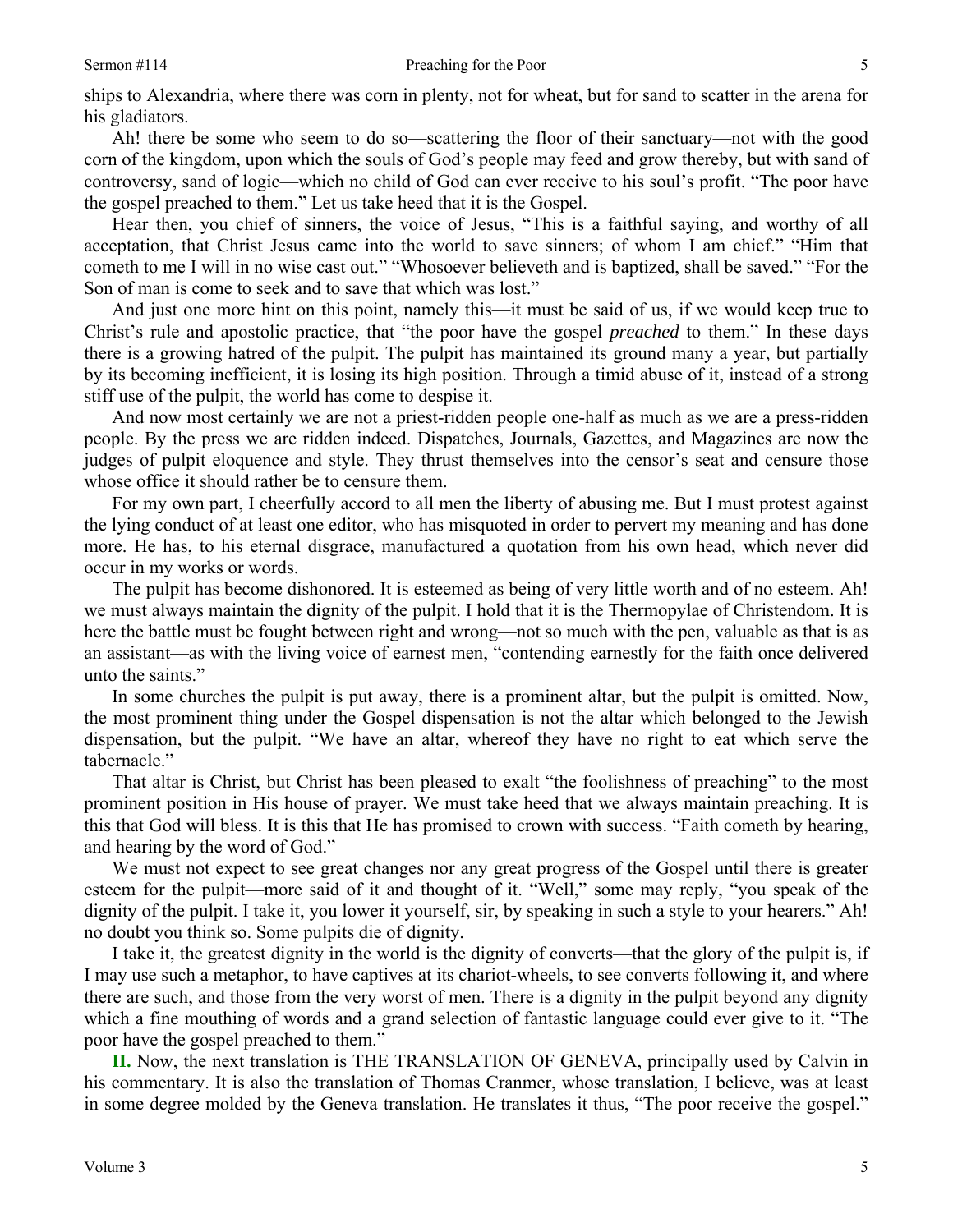The Geneva translation has it, "The poor receive the glad tidings of the gospel," which is a tautology, since glad tidings mean the same thing as Gospel.

The Greek has it, "The poor are evangelized." Now, what is the meaning of this word "evangelized"? They talk with a sneer in these days of evangelical drawing rooms and evangelicals and so on. It is one of the most singular sneers in the world—for to call a man an evangelical by way of joke is the same as calling a man a gentleman by way of scoffing at him.

To say a man is one of the Gospelers by way of scorn, is like calling a man a king by way of contempt. It is an honorable, a great, a glorious title, and nothing is more honorable than to be ranked among the evangelicals. What is meant, then, by the people being evangelized? Old Master Burkitt, thinking that we should not easily understand the word, says, that as a man is said to be Italianized by living among the Italians, getting their manners and customs, and becoming a citizen of the state, so a man is evangelized when he lives where the Gospel is preached and gets the manners and customs of those who profess it.

Now, that is one meaning of the text. One of the proofs of our Savior's mission is not only that the poor hear the Word, but are influenced by it and gospelized. Oh! how great a work it is to gospelize any man and to gospelize a poor man. What does it mean? It means, to make him *like* the Gospel.

Now, the Gospel is holy, just, and true, and loving, and honest, and benevolent, and kind, and gracious. So, then, to gospelize a man is to make a rogue honest, to make a harlot modest, to make a profane man serious, to make a grasping man liberal, to make a covetous man benevolent, to make the drunken man sober, to make the untruthful man truthful, to make the unkind man loving, to make the hater the lover of his species, and in a word, to gospelize a man is, in his outward character, to bring him into such a condition that he labors to carry out the command of Christ, "Love thy God with all thy heart, and thy neighbour as thyself."

Gospelizing, furthermore, has something to do with an inner principle. Gospelizing a man means saving him from hell and making him a heavenly character. It means blotting out his sins, writing a new name upon his heart—the new name of God. It means bringing him to know his election, to put his trust in Christ, to renounce his sins, and his good works too, and to trust solely and wholly upon Jesus Christ as his Redeemer.

Oh! what a blessed thing it is to be gospelized! How many of you have been so gospelized? The Lord grant that the whole of us may feel the influence of the Gospel. I contend for this, that to gospelize a man is the greatest miracle in the world. All the other miracles are wrapped up in this one. To gospelize a man, or in other words, to convert him, is a greater work than to open the eyes of the blind for is it not opening the eyes of the blind soul that he may see spiritual matters and understand the things of heavenly wisdom?

And is not a surgical operation easier then operation on the soul? Souls we cannot touch, although science and skill have been able to remove films and cataracts from the eyes. "The lame walk." Gospelizing a man is more than this. It is not only making a lame man walk, but it is making a dead man who could not walk in the right way walk in the right way ever afterwards.

"The lepers are cleansed." Ah! but to cleanse a sinner is greater work than cleansing a leper. "The deaf hear." Yes, and to make a man who never listened to the voice of God hear the voice of his Maker is a miracle greater than to make the deaf hear, or even to raise the dead. Great though that is, it is not a more stupendous effort of divine power than to save a soul, since men are naturally dead in sins and must be quickened by divine grace if they are saved. To gospelize a man is the highest instance of divine might, and remains an unparalleled miracle, a miracle of miracles. "The poor are evangelized."

Beloved, there have been some very precious specimens of poor people who have come under the influence of the Gospel. I think I appeal to the hearts of all of you who are now present, when I say there is nothing we more reverence and respect than the piety of the poor and needy. I had an engraving sent to me the other day which pleased me beyond measure. It was an engraving simply but exquisitely executed.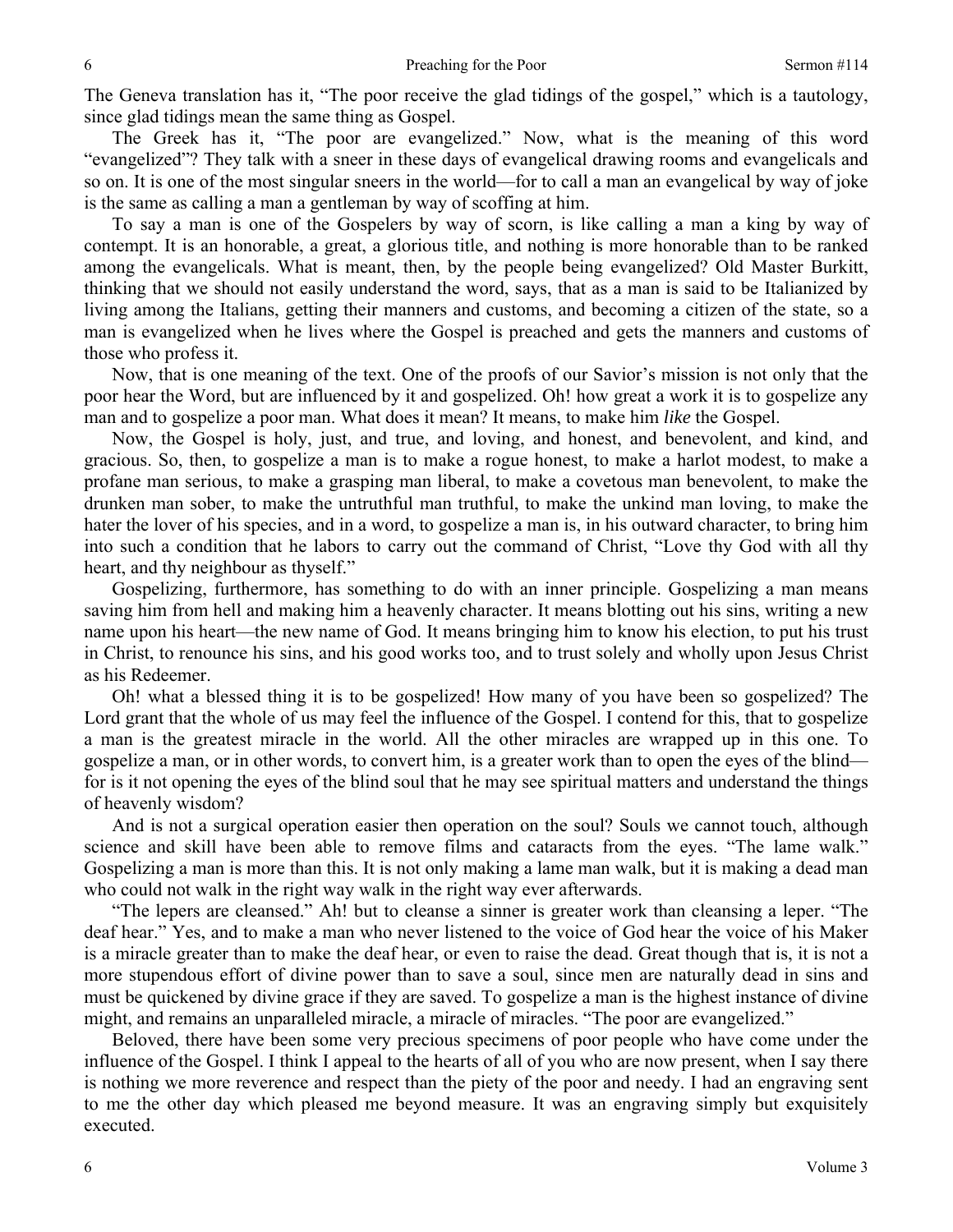It represented a poor girl in an upper room, with a lean-to roof. There was a post driven in the ground, on which was a piece of wood, standing on the table were a candle and a Bible. She was on her knees at a chair, praying, wrestling with God. Everything in the room had on it the stamp of poverty. There was the mean coverlet to the old stump bedstead. There were the walls that had never been papered and perhaps scarcely whitewashed.

It was an upper story to which she had climbed with aching knees and where perhaps she had worked away till her fingers were worn to the bone to earn her bread at needlework. There it was that she was wrestling with God. Some would turn away and laugh at it. But it appeals to the best feelings of man and moves the heart far more than does the fine engraving of the monarch on his knees in the grand assembly.

We have had lately a most excellent volume, the Life of Captain Hedley Vicars. It is calculated to do great good and I pray God to bless it. But I question whether the history of Captain Hedley Vicars will last as long in the public mind as the history of the Dairyman's Daughter, or the Shepherd of Salisbury Plain. The histories of those who have come from the ranks of the poor always lay hold of the Christian mind.

Oh! we love piety anywhere. We bless God where coronets and divine grace go together, but if piety in any place do more brightly than anywhere else, it is in rags and poverty. When the poor woman in the almshouse takes her bread and her water, and blesses God for truth—when the poor creature who has not where to lay his head, yet lifts his eye and says, "My Father will provide," it is then like the glowworm in the damp leaves, a spark more conspicuous for the blackness around it. Then religion gleams in its true brightness and is seen in all its lustre.

It is a mark of Christ's Gospel that the poor are evangelized—that they can receive the Gospel. True it is, the Gospel affects all ranks and is equally adapted to them all, but yet we say, "If one class is more prominent than another, we believe that in Holy Scripture the poor are most of all appealed to."

"Oh!" say some very often, "the converts whom God has given to such a man are all from the lower ranks, they are all people with no sense. They are all uneducated people that hear such-and-such a person." Very well, if you say so. We might deny it if we pleased, but we do not know that we shall take the trouble, because we think it no disgrace whatever. We think it rather to be an honor that the poor are evangelized and that they listen to the Gospel from our lips. I have never thought it a disgrace at any time.

When any have said, "Look, what a mass of uneducated people they are." Yes, I have thought, and blessed be God they are, for those are the very people that want the Gospel most. If you saw a physician's door surrounded by a number of ladies of the sentimental school, who are sick about three times a week and never were ill at all—if it were said he cured them, you would say, "No great wonder too, for there never was anything the matter with them."

But if you heard of another man, that people with the worst diseases have come to him and that God has made use of him, and his medicine has been the means of healing their diseases, you would then say, "There is something in it, for the people that want it most have received it." If, then, it be true that the poor will come to hear the Gospel more than others, it is no disgrace to the Gospel—it is an honor to it—that those who most want it do freely receive it.

**III.** And now I must close up by briefly dwelling on the last point. It was the third translation, WYCLIFFE'S TRANSLATION. To give it to you in old English—"Poor men are taking to the preaching of the gospel." "Ah!" say some, "they had better remain at home, minding their ploughs or their blacksmith's hammer. They had better have kept on with their tinkering and tailoring, and not have turned preachers." But it is one of the honors of the Gospel that poor men have taken to the preaching of it.

There was a tinker once, and let the worldly-wise blush when they hear of it—there was a tinker once, a tinker of whom a great divine said he would give all his learning if he could preach like him.

7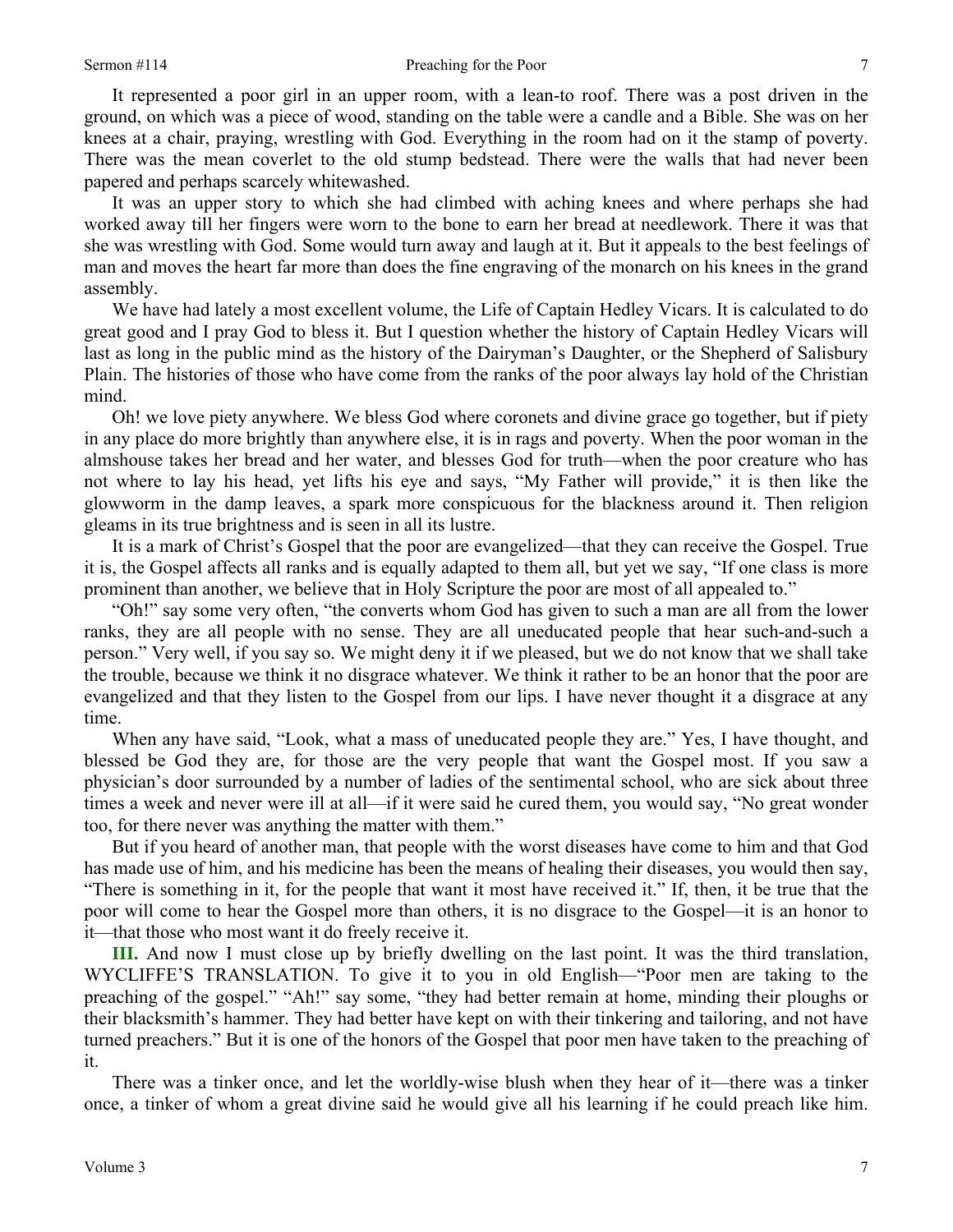There was a tinker once, who never so much as brushed his back against the walls of a college, who wrote a *Pilgrim's Progress*. Did ever a doctor in divinity write such a book?

There was once a pot-boy—a boy who carried on his back the pewter pots for his mother, who kept the Old Bell. That man drove men mad, as the world had it—but led them to Christ, as we have it—all his life long, until, loaded with honors, he sank into his grave, with the goodwill of a multitude round about him, with an imperishable name written in the world's records, as well as in the records of the church. Did you ever hear of any mighty man, whose name stood in more esteem among God's people than the name of George Whitefield? And yet these were poor men, who, as Wycliffe said, were taking to the preaching of the Gospel.

If you will read the life of Wycliffe, you will find him saying that he believed that the Reformation in England was more promoted by the labors of the poor men whom he sent out from Lutterworth than by his own. He gathered round him a number of the poor people whom he instructed in the faith, and then he sent them two and two into every village, as Jesus did.

They went into the marketplace and they gathered the people around. They opened the Book and read a chapter, and then they left them a manuscript of it, which for months and years after the people would assemble to read, and would remember the Gospelers who had come to tell them the Gospel of Christ.

These men went from marketplace to marketplace, from town to town, and from village to village, and though their names are unknown to fame, they were the real reformers. You may talk of Cranmer, and Latimer, and Ridley—they did much—but the real reformers of the English nation were people whose names have perished from the annals of time, but are written in the records of eternity. God has blessed the poor man in preaching the truth.

Far be it from me to depreciate learning and wisdom. We should not have had the Bible translated without learning, and the more learning a man can have, if he be a sanctified man, the better. He has so many more talents to lay out in his Master's service. But it is not absolutely necessary for preaching of the Word.

Rough, untamed, untaught energy has done much in the church. A Boanerges has stood up in a village. He could not put three words together in grammatical English. But where the drowsy parson had for many a year lulled all his people into an unhallowed rest, this man started up, like the herdsman Amos, and brought about a great awakening.

He began to preach in some cottage. People thronged around him. Then a house was built and his name is handed down to us as the Reverend So and so, but then he was known as Tom the ploughman, or John the tinker. God has made use of men whose origin was the most obscure, who seemed to have little, except the gifts of nature, which could be made use of in God's service. And we hold that this is no disgrace, but on the contrary an honor that poor men are taking to preaching the Gospel.

I have to ask you this morning to help some poor men in preaching the Gospel. We are constantly receiving letters from our poor brethren and it is very seldom that we say "No," to their appeals for assistance, but we must do so, unless our friends, more especially those who love the Gospel, will really do something towards the maintenance of God's faithful servants.

I have, during the past year, preached many times for ministers on this ground, that they could not live unless some preached a sermon and made a collection for them. In some places the population was so small that they could not maintain their minister, and in others it was a new movement, and therefore, they were unable to support him.

Some of you subscribe to the Church Pastoral Aid Society. That is a very excellent Society, but I never could see any good in it. There are many poor clergy in the Church of England who want assistance bad enough. But if you want to know the right way of keeping poor curates, I will tell you split a bishop up into fifty and that will do it. If that could be done at once and speedily, there would be no need of Pastoral Aid Societies.